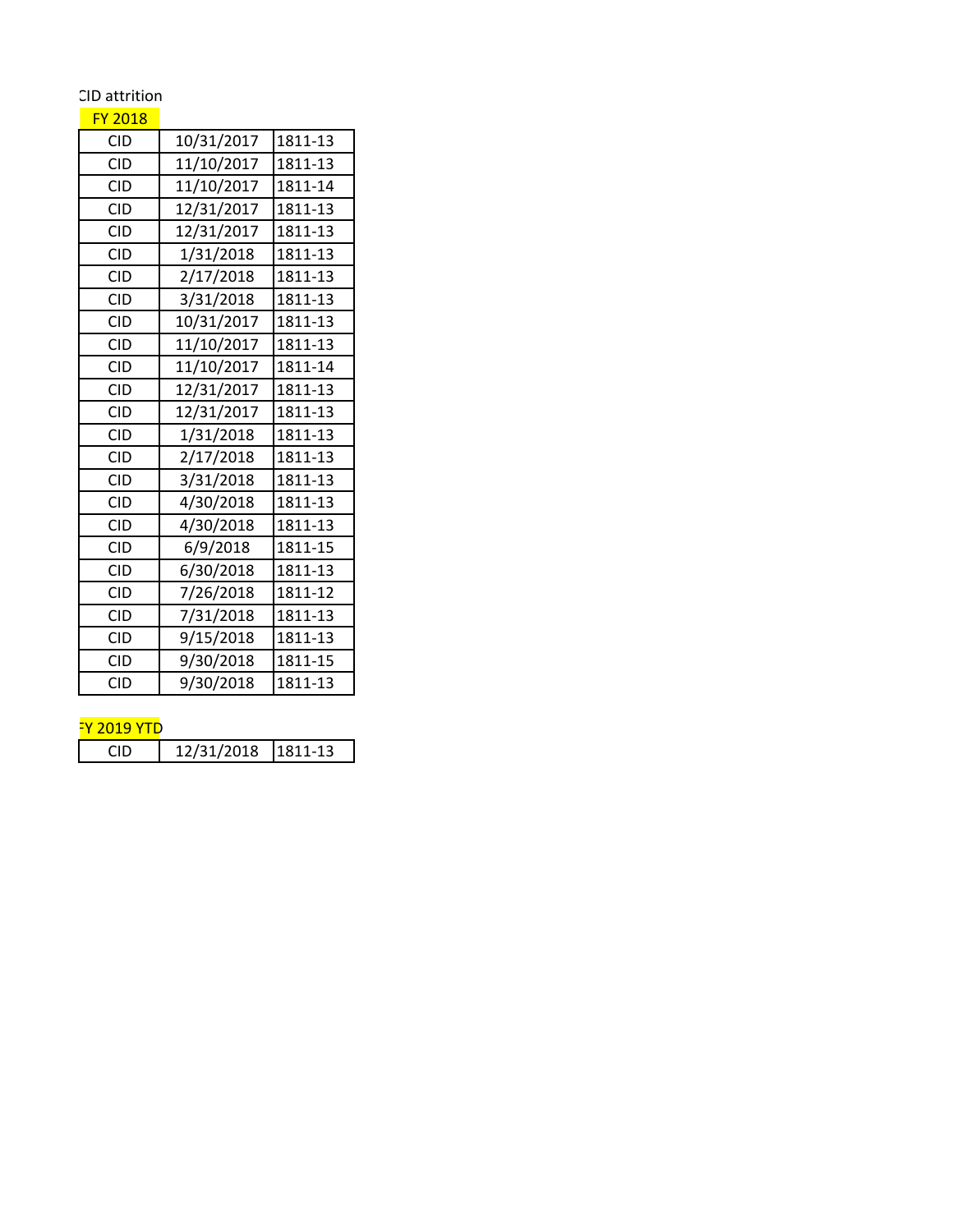## OCEFT Roster 2-13-19

| Org             | Org Desc                    | <b>Position Title</b>                 | Location                         |
|-----------------|-----------------------------|---------------------------------------|----------------------------------|
| <b>BDBM0000</b> | <b>SEATTLE AREA OFFICE</b>  | CRIM INVESTIGATOR (RESDT-AGT IN CHRG) | ANCHORAGE, ALASKA                |
| <b>BDBM0000</b> | <b>SEATTLE AREA OFFICE</b>  | <b>CRIMINAL INVESTIGATOR</b>          | ANCHORAGE, ALASKA                |
| <b>BDBM0000</b> | <b>SEATTLE AREA OFFICE</b>  | <b>CRIMINAL INVESTIGATOR</b>          | ANCHORAGE, ALASKA                |
| <b>BDBE0000</b> | PHILADELPHIA AREA OFFICE    | CRIM INVESTIGATOR (RESDT-AGT IN CHRG) | ARLINGTON, VIRGINIA              |
| <b>BDBE0000</b> | PHILADELPHIA AREA OFFICE    | <b>CRIMINAL INVESTIGATOR</b>          | <b>ARLINGTON, VIRGINIA</b>       |
| <b>BDBF0000</b> | ATLANTA AREA OFFICE         | <b>CRIMINAL INVESTIGATOR</b>          | ATHENS, GEORGIA                  |
| <b>BDBF0000</b> | <b>ATLANTA AREA OFFICE</b>  | <b>CRIMINAL INVESTIGATOR</b>          | ATLANTA, GEORGIA                 |
| <b>BDBF0000</b> | <b>ATLANTA AREA OFFICE</b>  | <b>CRIMINAL INVESTIGATOR</b>          | ATLANTA, GEORGIA                 |
| <b>BDBF0000</b> | <b>ATLANTA AREA OFFICE</b>  | <b>CRIMINAL INVESTIGATOR</b>          | ATLANTA, GEORGIA                 |
| <b>BDBF0000</b> | <b>ATLANTA AREA OFFICE</b>  | <b>CRIMINAL INVESTIGATOR</b>          | ATLANTA, GEORGIA                 |
| BDBF0000        | <b>ATLANTA AREA OFFICE</b>  | <b>SUPVY CRIMINAL INVEST</b>          | ATLANTA, GEORGIA                 |
| <b>BDBF0000</b> | ATLANTA AREA OFFICE         | SUPVY CRIMINAL INVEST                 | ATLANTA, GEORGIA                 |
| <b>BDBE0000</b> | PHILADELPHIA AREA OFFICE    | <b>CRIMINAL INVESTIGATOR</b>          | BALTIMORE, MARYLAND              |
| <b>BDBE0000</b> | PHILADELPHIA AREA OFFICE    | <b>CRIMINAL INVESTIGATOR</b>          | BALTIMORE, MARYLAND              |
| <b>BDBH0000</b> | <b>DALLAS AREA OFFICE</b>   | CRIMINAL INVEST (SPEC AGENT)          | <b>BATON ROUGE, LOUISIANA</b>    |
| <b>BDBH0000</b> | <b>DALLAS AREA OFFICE</b>   | <b>CRIMINAL INVESTIGATOR</b>          | <b>BATON ROUGE, LOUISIANA</b>    |
| <b>BDBH0000</b> | <b>DALLAS AREA OFFICE</b>   | CRIMINAL INVESTIGATOR                 | BATON ROUGE, LOUISIANA           |
| <b>BDBH0000</b> | <b>DALLAS AREA OFFICE</b>   | <b>CRIMINAL INVESTIGATOR</b>          | <b>BATON ROUGE, LOUISIANA</b>    |
| <b>BDBH0000</b> | <b>DALLAS AREA OFFICE</b>   | <b>LEAD CRININAL INVESTIGATOR</b>     | <b>BATON ROUGE, LOUISIANA</b>    |
| <b>BDBM0000</b> | <b>SEATTLE AREA OFFICE</b>  | CRIMINAL INVEST (SPEC AGENT)          | BOISE, IDAHO                     |
| <b>BDBM0000</b> | <b>SEATTLE AREA OFFICE</b>  | <b>CRIMINAL INVESTIGATOR</b>          | <b>BOISE, IDAHO</b>              |
| <b>BDBC0000</b> | <b>BOSTON AREA OFFICE</b>   | <b>CRIMINAL INVESTIGATOR</b>          | BOSTON, MASSACHUSETTS            |
| <b>BDBC0000</b> | <b>BOSTON AREA OFFICE</b>   | <b>CRIMINAL INVESTIGATOR</b>          | BOSTON, MASSACHUSETTS            |
| <b>BDBC0000</b> | <b>BOSTON AREA OFFICE</b>   | <b>CRIMINAL INVESTIGATOR</b>          | BOSTON, MASSACHUSETTS            |
| <b>BDBC0000</b> | <b>BOSTON AREA OFFICE</b>   | <b>SUPVY CRIMINAL INVEST</b>          | <b>BOSTON, MASSACHUSETTS</b>     |
| <b>BDBC0000</b> | <b>BOSTON AREA OFFICE</b>   | <b>SUPVY CRIMINAL INVEST</b>          | BOSTON, MASSACHUSETTS            |
| <b>BDBD0000</b> | <b>NEW YORK AREA OFFICE</b> | <b>CRIMINAL INVESTIGATOR</b>          | <b>BUFFALO, NEW YORK</b>         |
| BDBD0000        | <b>NEW YORK AREA OFFICE</b> | <b>CRIMINAL INVESTIGATOR</b>          | <b>BUFFALO, NEW YORK</b>         |
| <b>BDBE0000</b> | PHILADELPHIA AREA OFFICE    | CRIMINAL INVESTIGATOR                 | <b>CHARLESTON, WEST VIRGINIA</b> |
| <b>BDBF0000</b> | <b>ATLANTA AREA OFFICE</b>  | CRIM INVESTIGATOR (RESDT-AGT IN CHRG) | CHARLOTTE, NORTH CAROLINA        |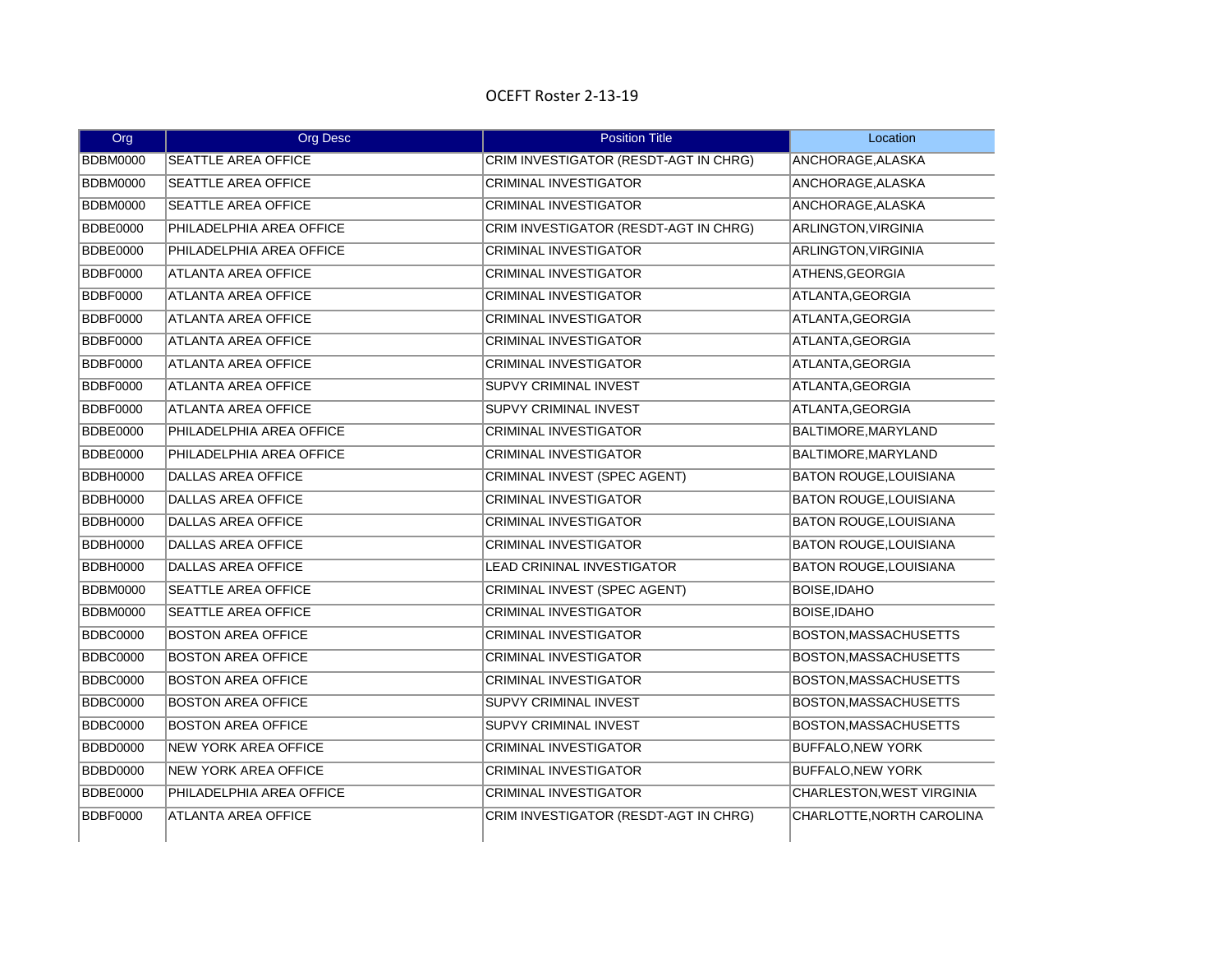| <b>BDBF0000</b> | <b>ATLANTA AREA OFFICE</b>  | <b>CRIMINAL INVESTIGATOR</b>          | CHARLOTTE, NORTH CAROLINA   |
|-----------------|-----------------------------|---------------------------------------|-----------------------------|
| <b>BDBF0000</b> | <b>ATLANTA AREA OFFICE</b>  | <b>CRIMINAL INVESTIGATOR</b>          | CHARLOTTE, NORTH CAROLINA   |
| <b>BDBG0000</b> | CHICAGO AREA OFFICE         | <b>CRIMINAL INVESTIGATOR</b>          | CHICAGO, ILLINOIS           |
| <b>BDBG0000</b> | CHICAGO AREA OFFICE         | CRIMINAL INVESTIGATOR                 | CHICAGO, ILLINOIS           |
| <b>BDBG0000</b> | CHICAGO AREA OFFICE         | <b>CRIMINAL INVESTIGATOR</b>          | CHICAGO, ILLINOIS           |
| <b>BDBG0000</b> | CHICAGO AREA OFFICE         | <b>CRIMINAL INVESTIGATOR</b>          | CHICAGO, ILLINOIS           |
| <b>BDBG0000</b> | CHICAGO AREA OFFICE         | <b>CRIMINAL INVESTIGATOR</b>          | CLEVELAND, OHIO             |
| <b>BDBG0000</b> | CHICAGO AREA OFFICE         | <b>CRIMINAL INVESTIGATOR</b>          | CLEVELAND, OHIO             |
| <b>BDBG0000</b> | CHICAGO AREA OFFICE         | <b>CRIMINAL INVESTIGATOR</b>          | CLEVELAND, OHIO             |
| <b>BDBG0000</b> | CHICAGO AREA OFFICE         | SUPVY CRIMINAL INVEST                 | CLEVELAND, OHIO             |
| <b>BDBH0000</b> | <b>DALLAS AREA OFFICE</b>   | <b>CRIMINAL INVESTIGATOR</b>          | DALLAS, TEXAS               |
| <b>BDBH0000</b> | <b>DALLAS AREA OFFICE</b>   | <b>CRIMINAL INVESTIGATOR</b>          | DALLAS, TEXAS               |
| <b>BDBH0000</b> | DALLAS AREA OFFICE          | CRIMINAL INVESTIGATOR                 | DALLAS, TEXAS               |
| <b>BDBH0000</b> | <b>DALLAS AREA OFFICE</b>   | <b>CRIMINAL INVESTIGATOR</b>          | DALLAS, TEXAS               |
| <b>BDBH0000</b> | DALLAS AREA OFFICE          | SUPVY CRIMINAL INVEST                 | DALLAS, TEXAS               |
| <b>BDBK0000</b> | DENVER AREA OFFICE          | <b>CRIMINAL INVESTIGATOR</b>          | DENVER, COLORADO            |
| <b>BDBK0000</b> | DENVER AREA OFFICE          | <b>CRIMINAL INVESTIGATOR</b>          | DENVER, COLORADO            |
| <b>BDBK0000</b> | DENVER AREA OFFICE          | <b>CRIMINAL INVESTIGATOR</b>          | DENVER, COLORADO            |
| <b>BDBK0000</b> | DENVER AREA OFFICE          | <b>CRIMINAL INVESTIGATOR</b>          | DENVER, COLORADO            |
| <b>BDBK0000</b> | <b>DENVER AREA OFFICE</b>   | SUPV CRIM INVES (SPC AGNT IN CHRG)    | DENVER, COLORADO            |
| <b>BDBK0000</b> | DENVER AREA OFFICE          | SUPVY CRIMINAL INVEST                 | DENVER, COLORADO            |
| <b>BDBG0000</b> | CHICAGO AREA OFFICE         | <b>CRIMINAL INVESTIGATOR</b>          | DETROIT, MICHIGAN           |
| <b>BDBG0000</b> | CHICAGO AREA OFFICE         | <b>CRIMINAL INVESTIGATOR</b>          | DETROIT.MICHIGAN            |
| <b>BDBF0000</b> | <b>ATLANTA AREA OFFICE</b>  | <b>CRIMINAL INVESTIGATOR</b>          | DURHAM, NORTH CAROLINA      |
| <b>BDBD0000</b> | <b>NEW YORK AREA OFFICE</b> | CRIM INVESTIGATOR (RESDT-AGT IN CHRG) | EDISON, NEW JERSEY          |
| <b>BDBD0000</b> | <b>NEW YORK AREA OFFICE</b> | CRIMINAL INVEST (SPEC AGENT)          | EDISON, NEW JERSEY          |
| <b>BDBD0000</b> | <b>NEW YORK AREA OFFICE</b> | <b>CRIMINAL INVESTIGATOR</b>          | EDISON, NEW JERSEY          |
| BDB0A000        | <b>TRAINING BRANCH</b>      | <b>CRIMINAL INVESTIGATOR</b>          | GLYNCO, GEORGIA             |
| BDB0A000        | <b>TRAINING BRANCH</b>      | <b>CRIMINAL INVESTIGATOR</b>          | GLYNCO, GEORGIA             |
| BDB0A000        | <b>TRAINING BRANCH</b>      | <b>CRIMINAL INVESTIGATOR</b>          | GLYNCO, GEORGIA             |
| <b>BDB0A000</b> | <b>TRAINING BRANCH</b>      | SUPVY CRIMINAL INVEST                 | GLYNCO, GEORGIA             |
| <b>BDBG0000</b> | CHICAGO AREA OFFICE         | CRIMINAL INVEST (SPEC AGENT)          | <b>GROSSE ILE, MICHIGAN</b> |
| <b>BDBG0000</b> | CHICAGO AREA OFFICE         | <b>CRIMINAL INVESTIGATOR</b>          | <b>GROSSE ILE, MICHIGAN</b> |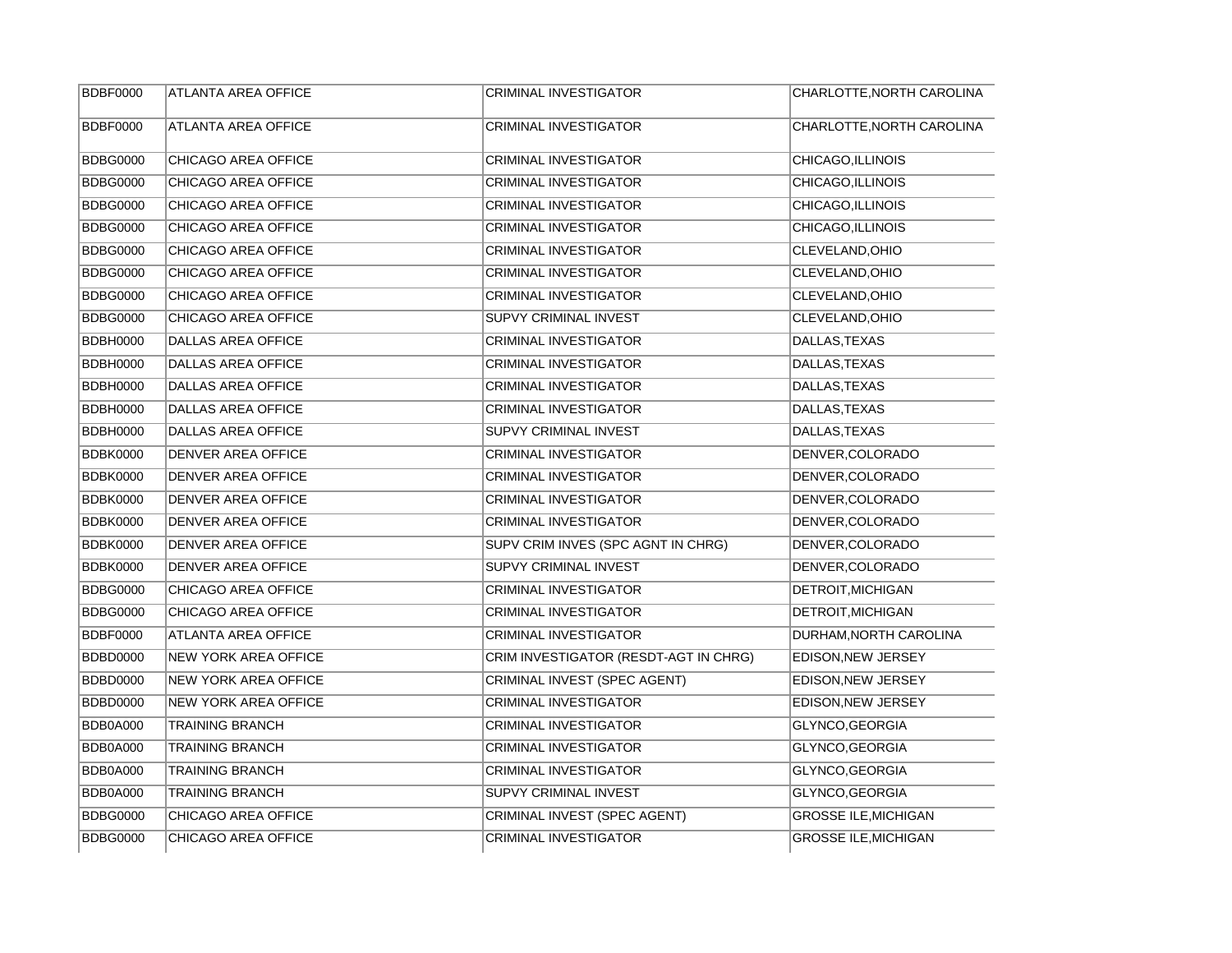| <b>BDBF0000</b> | <b>ATLANTA AREA OFFICE</b>       | CRIM INVESTIGATOR (RESDT-AGT IN CHRG) | <b>GULF BREEZE, FLORIDA</b> |
|-----------------|----------------------------------|---------------------------------------|-----------------------------|
| <b>BDBF0000</b> | <b>ATLANTA AREA OFFICE</b>       | <b>CRIMINAL INVESTIGATOR</b>          | <b>GULF BREEZE, FLORIDA</b> |
| <b>BDBF0000</b> | <b>ATLANTA AREA OFFICE</b>       | <b>CRIMINAL INVESTIGATOR</b>          | <b>GULF BREEZE, FLORIDA</b> |
| <b>BDBH0000</b> | <b>DALLAS AREA OFFICE</b>        | <b>CRIMINAL INVESTIGATOR</b>          | HARRIS, TEXAS               |
| <b>BDBK0000</b> | <b>DENVER AREA OFFICE</b>        | CRIMINAL INVESTIGATOR                 | HELENA, MONTANA             |
| <b>BDBK0000</b> | <b>DENVER AREA OFFICE</b>        | <b>CRIMINAL INVESTIGATOR</b>          | HELENA, MONTANA             |
| <b>BDBL0000</b> | SAN FRANCISCO AREA OFFICE        | <b>CRIMINAL INVESTIGATOR</b>          | HONOLULU, HAWAII            |
| <b>BDBL0000</b> | SAN FRANCISCO AREA OFFICE        | <b>CRIMINAL INVESTIGATOR</b>          | HONOLULU, HAWAII            |
| <b>BDBH0000</b> | <b>DALLAS AREA OFFICE</b>        | <b>CRIMINAL INVESTIGATOR</b>          | <b>HOUSTON, TEXAS</b>       |
| <b>BDBH0000</b> | <b>DALLAS AREA OFFICE</b>        | <b>CRIMINAL INVESTIGATOR</b>          | <b>HOUSTON, TEXAS</b>       |
| <b>BDBH0000</b> | <b>DALLAS AREA OFFICE</b>        | <b>CRIMINAL INVESTIGATOR</b>          | <b>HOUSTON, TEXAS</b>       |
| <b>BDBH0000</b> | <b>DALLAS AREA OFFICE</b>        | <b>SUPVY CRIMINAL INVEST</b>          | HOUSTON, TEXAS              |
| <b>BDBG0000</b> | CHICAGO AREA OFFICE              | CRIMINAL INVEST (SPEC AGENT)          | INDIANAPOLIS, INDIANA       |
| <b>BDBG0000</b> | CHICAGO AREA OFFICE              | <b>CRIMINAL INVESTIGATOR</b>          | INDIANAPOLIS, INDIANA       |
| <b>BDBA0000</b> | <b>INVESTIGATIONS BRANCH</b>     | CRIMINAL INVEST (SPEC AGENT)          | JACKSONVILLE BEACH, FLORI   |
| <b>BDBA0000</b> | <b>INVESTIGATIONS BRANCH</b>     | CRIMINAL INVESTIGATOR                 | JACKSONVILLE, FLORIDA       |
| <b>BDBA0000</b> | <b>INVESTIGATIONS BRANCH</b>     | CRIMINAL INVESTIGATOR                 | JACKSONVILLE, FLORIDA       |
| <b>BDBA0000</b> | <b>INVESTIGATIONS BRANCH</b>     | <b>CRIMINAL INVESTIGATOR</b>          | JACKSONVILLE, FLORIDA       |
| <b>BDBA0000</b> | <b>INVESTIGATIONS BRANCH</b>     | LEAD CRININAL INVESTIGATOR            | JACKSONVILLE, FLORIDA       |
| <b>BDBA0000</b> | <b>INVESTIGATIONS BRANCH</b>     | SUPVY CRIMINAL INVEST                 | JACKSONVILLE, FLORIDA       |
| <b>BDB00000</b> | CRIMINAL INVESTIGATION DIV       | <b>SUPVY CRIMINAL INVEST</b>          | KANSAS CITY, KANSAS         |
| <b>BDBF0000</b> | ATLANTA AREA OFFICE              | <b>CRIMINAL INVESTIGATOR</b>          | KNOXVILLE, TENNESSEE        |
| <b>BDBF0000</b> | ATLANTA AREA OFFICE              | CRIMINAL INVESTIGATOR                 | KNOXVILLE, TENNESSEE        |
| <b>BDBF0000</b> | <b>ATLANTA AREA OFFICE</b>       | <b>LEAD CRININAL INVESTIGATOR</b>     | KNOXVILLE, TENNESSEE        |
| <b>BDBA0000</b> | <b>INVESTIGATIONS BRANCH</b>     | <b>CRIMINAL INVESTIGATOR</b>          | LAKEWOOD, COLORADO          |
| <b>BDBA0000</b> | <b>INVESTIGATIONS BRANCH</b>     | <b>CRIMINAL INVESTIGATOR</b>          | LAKEWOOD, COLORADO          |
| <b>BDBJ0000</b> | KANSAS CITY AREA OFFICE          | <b>CRIMINAL INVESTIGATOR</b>          | LENEXA, KANSAS              |
| <b>BDBJ0000</b> | KANSAS CITY AREA OFFICE          | <b>CRIMINAL INVESTIGATOR</b>          | LENEXA, KANSAS              |
| <b>BDBJ0000</b> | KANSAS CITY AREA OFFICE          | <b>CRIMINAL INVESTIGATOR</b>          | LENEXA, KANSAS              |
| <b>BDBJ0000</b> | KANSAS CITY AREA OFFICE          | <b>CRIMINAL INVESTIGATOR</b>          | LENEXA, KANSAS              |
| <b>BDBJ0000</b> | KANSAS CITY AREA OFFICE          | <b>CRIMINAL INVESTIGATOR</b>          | LENEXA, KANSAS              |
| <b>BDBL0000</b> | SAN FRANCISCO AREA OFFICE        | <b>CRIMINAL INVESTIGATOR</b>          | LOS ANGELES, CALIFORNIA     |
| <b>BDBL0000</b> | <b>SAN FRANCISCO AREA OFFICE</b> | <b>CRIMINAL INVESTIGATOR</b>          | LOS ANGELES.CALIFORNIA      |
| <b>BDBL0000</b> | SAN FRANCISCO AREA OFFICE        | <b>CRIMINAL INVESTIGATOR</b>          | LOS ANGELES, CALIFORNIA     |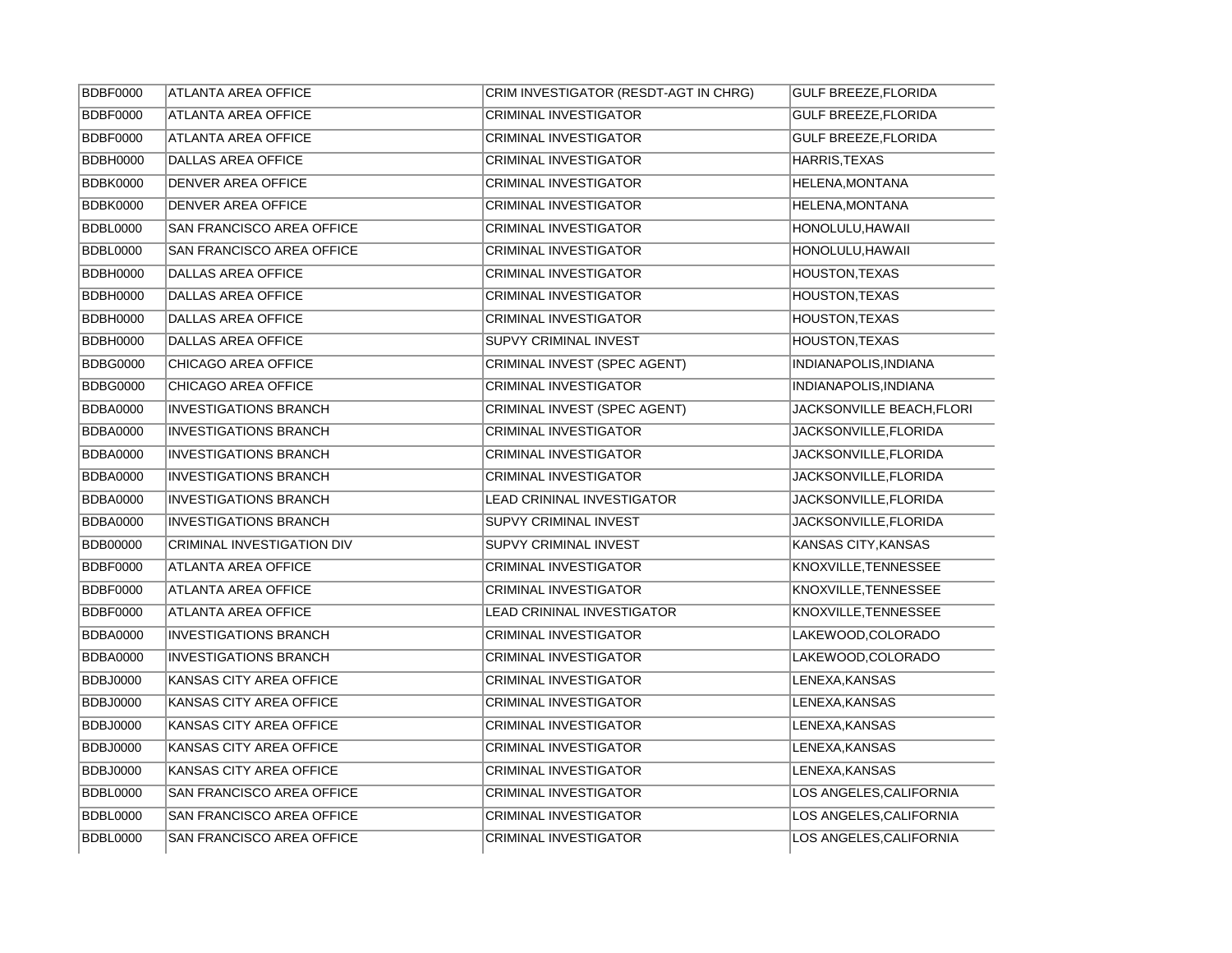| <b>BDBF0000</b> | <b>ATLANTA AREA OFFICE</b>       | CRIM INVESTIGATOR (RESDT-AGT IN CHRG) | LOUISVILLE, KENTUCKY          |
|-----------------|----------------------------------|---------------------------------------|-------------------------------|
| <b>BDBF0000</b> | <b>ATLANTA AREA OFFICE</b>       | <b>CRIMINAL INVESTIGATOR</b>          | MIAMI, FLORIDA                |
| <b>BDBF0000</b> | <b>ATLANTA AREA OFFICE</b>       | <b>CRIMINAL INVESTIGATOR</b>          | MIAMI, FLORIDA                |
| <b>BDBG0000</b> | CHICAGO AREA OFFICE              | <b>LEAD CRININAL INVESTIGATOR</b>     | MIDDLEBURG HEIGHTS, OHIO      |
| <b>BDBG0000</b> | CHICAGO AREA OFFICE              | CRIMINAL INVEST (SPEC AGENT)          | MINNEAPOLIS, MINNESOTA        |
| <b>BDBG0000</b> | CHICAGO AREA OFFICE              | <b>CRIMINAL INVESTIGATOR</b>          | MINNEAPOLIS.MINNESOTA         |
| <b>BDBK0000</b> | DENVER AREA OFFICE               | CRIM INVESTIGATOR (RESDT-AGT IN CHRG) | MISSOULA, MONTANA             |
| <b>BDBC0000</b> | <b>BOSTON AREA OFFICE</b>        | CRIMINAL INVESTIGATOR                 | <b>NEW HAVEN, CONNECTICUT</b> |
| <b>BDBC0000</b> | <b>BOSTON AREA OFFICE</b>        | CRIMINAL INVESTIGATOR                 | <b>NEW HAVEN, CONNECTICUT</b> |
| <b>BDBD0000</b> | <b>NEW YORK AREA OFFICE</b>      | CRIMINAL INVESTIGATOR                 | NEW YORK, NEW YORK            |
| <b>BDBE0000</b> | PHILADELPHIA AREA OFFICE         | <b>CRIMINAL INVESTIGATOR</b>          | PHILADELPHIA, PENNSYLVANI     |
| <b>BDBE0000</b> | PHILADELPHIA AREA OFFICE         | <b>CRIMINAL INVESTIGATOR</b>          | PHILADELPHIA, PENNSYLVANI     |
| <b>BDBE0000</b> | PHILADELPHIA AREA OFFICE         | <b>SUPVY CRIMINAL INVEST</b>          | PHILADELPHIA, PENNSYLVANI     |
| <b>BDBL0000</b> | SAN FRANCISCO AREA OFFICE        | <b>CRIMINAL INVESTIGATOR</b>          | PHOENIX, ARIZONA              |
| <b>BDBM0000</b> | SEATTLE AREA OFFICE              | CRIM INVESTIGATOR (RESDT-AGT IN CHRG) | PORTLAND, OREGON              |
| <b>BDBM0000</b> | SEATTLE AREA OFFICE              | <b>CRIMINAL INVESTIGATOR</b>          | PORTLAND, OREGON              |
| <b>BDBK0000</b> | DENVER AREA OFFICE               | <b>CRIMINAL INVESTIGATOR</b>          | SALT LAKE CITY, UTAH          |
| <b>BDBL0000</b> | SAN FRANCISCO AREA OFFICE        | <b>CRIMINAL INVESTIGATOR</b>          | <b>SAN DIEGO.CALIFORNIA</b>   |
| <b>BDBL0000</b> | <b>SAN FRANCISCO AREA OFFICE</b> | <b>CRIMINAL INVESTIGATOR</b>          | SAN DIEGO, CALIFORNIA         |
| <b>BDBL0000</b> | SAN FRANCISCO AREA OFFICE        | CRIMINAL INVESTIGATOR                 | SAN DIEGO, CALIFORNIA         |
| <b>BDBA0000</b> | <b>INVESTIGATIONS BRANCH</b>     | CRIMINAL INVESTIGATOR                 | SAN FRANCISCO, CALIFORNIA     |
| <b>BDBL0000</b> | SAN FRANCISCO AREA OFFICE        | <b>CRIMINAL INVESTIGATOR</b>          | SAN FRANCISCO, CALIFORNIA     |
| <b>BDBL0000</b> | SAN FRANCISCO AREA OFFICE        | <b>CRIMINAL INVESTIGATOR</b>          | SAN FRANCISCO, CALIFORNIA     |
| <b>BDBL0000</b> | SAN FRANCISCO AREA OFFICE        | SUPV CRIM INVES (SPC AGNT IN CHRG)    | SAN FRANCISCO, CALIFORNIA     |
| <b>BDBL0000</b> | SAN FRANCISCO AREA OFFICE        | <b>SUPVY CRIMINAL INVEST</b>          | SAN FRANCISCO, CALIFORNIA     |
| <b>BDBD0000</b> | <b>NEW YORK AREA OFFICE</b>      | CRIM INVESTIGATOR (RESDT-AGT IN CHRG) | <b>SAN JUAN, PUERTO RICO</b>  |
| <b>BDBD0000</b> | <b>NEW YORK AREA OFFICE</b>      | <b>CRIMINAL INVESTIGATOR</b>          | <b>SAN JUAN, PUERTO RICO</b>  |
| <b>BDBM0000</b> | SEATTLE AREA OFFICE              | <b>CRIMINAL INVESTIGATOR</b>          | SEATTLE, WASHINGTON           |
| <b>BDBM0000</b> | SEATTLE AREA OFFICE              | <b>CRIMINAL INVESTIGATOR</b>          | SEATTLE, WASHINGTON           |
| <b>BDBM0000</b> | <b>SEATTLE AREA OFFICE</b>       | <b>CRIMINAL INVESTIGATOR</b>          | SEATTLE, WASHINGTON           |
| <b>BDBM0000</b> | SEATTLE AREA OFFICE              | <b>SUPVY CRIM INVESTIGATOR</b>        | SEATTLE, WASHINGTON           |
| <b>BDBM0000</b> | SEATTLE AREA OFFICE              | <b>SUPVY CRIMINAL INVEST</b>          | SEATTLE, WASHINGTON           |
| <b>BDBJ0000</b> | KANSAS CITY AREA OFFICE          | <b>CRIMINAL INVESTIGATOR</b>          | <b>ST LOUIS, MISSOURI</b>     |
| <b>BDBJ0000</b> | KANSAS CITY AREA OFFICE          | SUPVY CRIMINAL INVEST                 | <b>ST LOUIS, MISSOURI</b>     |